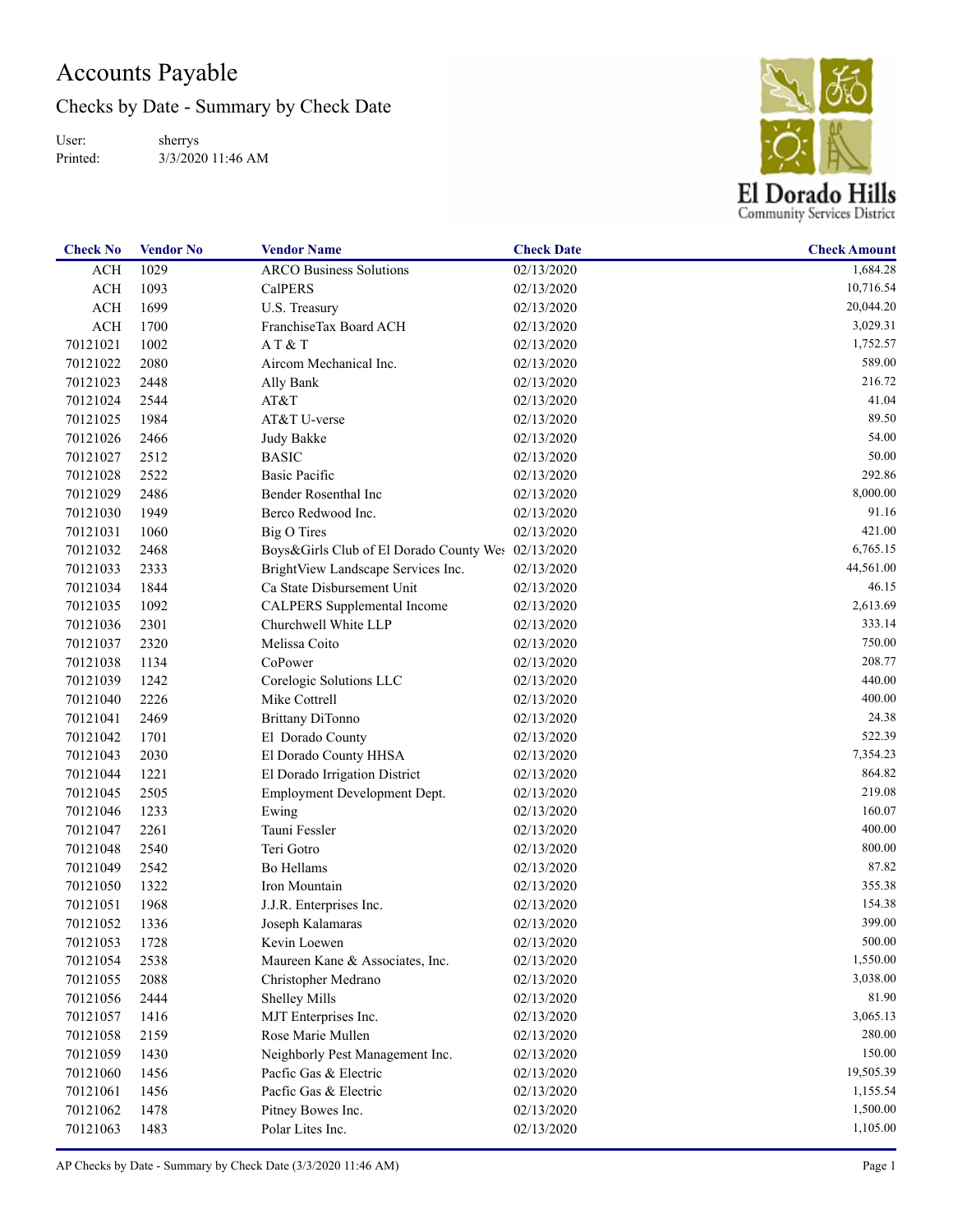| <b>Check No</b> | <b>Vendor No</b> | <b>Vendor Name</b>                     | <b>Check Date</b>    | <b>Check Amount</b> |
|-----------------|------------------|----------------------------------------|----------------------|---------------------|
| 70121064        | 2274             | Print Project Managers Inc.            | 02/13/2020           | 96.53               |
| 70121065        | 2107             | Sue Reed                               | 02/13/2020           | 300.00              |
| 70121066        | 2441             | Revize LLC                             | 02/13/2020           | 16,600.00           |
| 70121067        | 1199             | Rotary Club of El Dorado Hills         | 02/13/2020           | 800.00              |
| 70121068        | 2295             | Carrie Sarner                          | 02/13/2020           | 2,303.73            |
| 70121069        | 2541             | Springbrook Software LLC               | 02/13/2020           | 1,950.00            |
| 70121070        | 1996             | <b>State Industrial Products</b>       | 02/13/2020           | 997.49              |
| 70121071        | 1590             | State of California Dept of Justice    | 02/13/2020           | 111.00              |
| 70121072        | 1604             | Sytech Solutions Inc.                  | 02/13/2020           | 1,120.00            |
| 70121073        | 2095             | United States Post Office              | 02/13/2020           | 4,500.00            |
| 70121074        | 1874             | Verizon                                | 02/13/2020           | 1,482.95            |
| 70121075        | 2036             | Verizon                                | 02/13/2020           | 422.92              |
| 70121076        | 1673             | Western Water Features, Inc.           | 02/13/2020           | 71,944.00           |
| 70121077        | 1690             | Wong Family Investors L.P              | 02/13/2020           | 150.00              |
|                 |                  |                                        |                      |                     |
|                 |                  |                                        | Total for 2/13/2020: | 249,241.21          |
| ACH             | 1029             | <b>ARCO Business Solutions</b>         | 02/27/2020           | 1,391.80            |
| <b>ACH</b>      | 1093             | <b>CalPERS</b>                         | 02/27/2020           | 10,680.27           |
| $\rm ACH$       | 1094             | <b>CALPERS</b>                         | 02/27/2020           | 36,861.28           |
| $\rm ACH$       | 1699             | U.S. Treasury                          | 02/27/2020           | 19,373.75           |
| $\rm ACH$       | 1700             | FranchiseTax Board ACH                 | 02/27/2020           | 2,812.05            |
| $\rm ACH$       | 1844             | Ca State Disbursement Unit             | 02/27/2020           | 46.15               |
| 70121081        | 1003             | AT&T                                   | 02/27/2020           | 1,193.78            |
| 70121082        | 1012             | Advanced Auto & Truck                  | 02/27/2020           | 2,177.06            |
| 70121083        | 1015             | Aflac                                  | 02/27/2020           | 268.04              |
| 70121084        | 2080             | Aircom Mechanical Inc.                 | 02/27/2020           | 785.00              |
| 70121085        | 1018             | Airgas National Carbonation            | 02/27/2020           | 126.88              |
| 70121086        | 2448             | Ally Bank                              | 02/27/2020           | 216.72              |
| 70121087        | 2524             | AT&T                                   | 02/27/2020           | 894.14              |
| 70121088        | 2534             | AT&T                                   | 02/27/2020           | 2.98                |
| 70121089        | 2512             | <b>BASIC</b>                           | 02/27/2020           | 50.00               |
| 70121090        | 2522             | Basic Pacific                          | 02/27/2020           | 292.86              |
| 70121091        | 2240             | Benson Fence Co. A Corp.               | 02/27/2020           | 915.00              |
| 70121092        | 1949             | Berco Redwood Inc.                     | 02/27/2020           | 152.68              |
|                 |                  | Lance Brunner                          | 02/27/2020           | 5,943.68            |
| 70121093        | 1362             |                                        |                      | 118.80              |
| 70121094        | 2278             | Judy Bujold                            | 02/27/2020           |                     |
| 70121095        | 1092             | <b>CALPERS</b> Supplemental Income     | 02/27/2020           | 2,663.69            |
| 70121096        | 2004             | Chavan & Associates LLP                | 02/27/2020           | 2,000.00            |
| 70121097        | 2483             | Cintas Corporation No.2                | 02/27/2020           | 2,185.60            |
| 70121098        | 1125             | Clarksville Region Historical Society  | 02/27/2020           | 500.00              |
| 70121099        | 1134             | CoPower                                | 02/27/2020           | 208.77              |
| 70121100        | 1242             | Corelogic Solutions LLC                | 02/27/2020           | 440.00              |
| 70121101        | 2166             | David Taussig & Associates Inc.        | 02/27/2020           | 2,581.25            |
| 70121102        | 2438             | <b>Dylan Davis</b>                     | 02/27/2020           | 31.45               |
| 70121103        | 1977             | De Lage Landen Financial Services Inc. | 02/27/2020           | 1,697.13            |
| 70121104        | 2405             | Jeff Dewitt                            | 02/27/2020           | 80.00               |
| 70121105        | 1701             | El Dorado County                       | 02/27/2020           | 522.44              |
| 70121106        | 2546             | El Dorado County Chamber of Commerce   | 02/27/2020           | 30.00               |
| 70121107        | 1205             | El Dorado County Sheriff               | 02/27/2020           | 25.00               |
| 70121108        | 1221             | El Dorado Irrigation District          | 02/27/2020           | 14,410.43           |
| 70121109        | 2505             | Employment Development Dept.           | 02/27/2020           | 219.08              |
| 70121110        | 1233             | Ewing                                  | 02/27/2020           | 492.49              |
| 70121111        | 2341             | First Alarm Security & Patrol Inc.     | 02/27/2020           | 1,800.00            |
| 70121112        | 2303             | FLS Inc.                               | 02/27/2020           | 8,295.90            |
| 70121113        | 1248             | Folsom Officials Association           | 02/27/2020           | 1,212.00            |
| 70121114        | 2160             | Tina L. Goins                          | 02/27/2020           | 588.00              |
|                 |                  |                                        |                      |                     |

AP Checks by Date - Summary by Check Date (3/3/2020 11:46 AM) Page 2